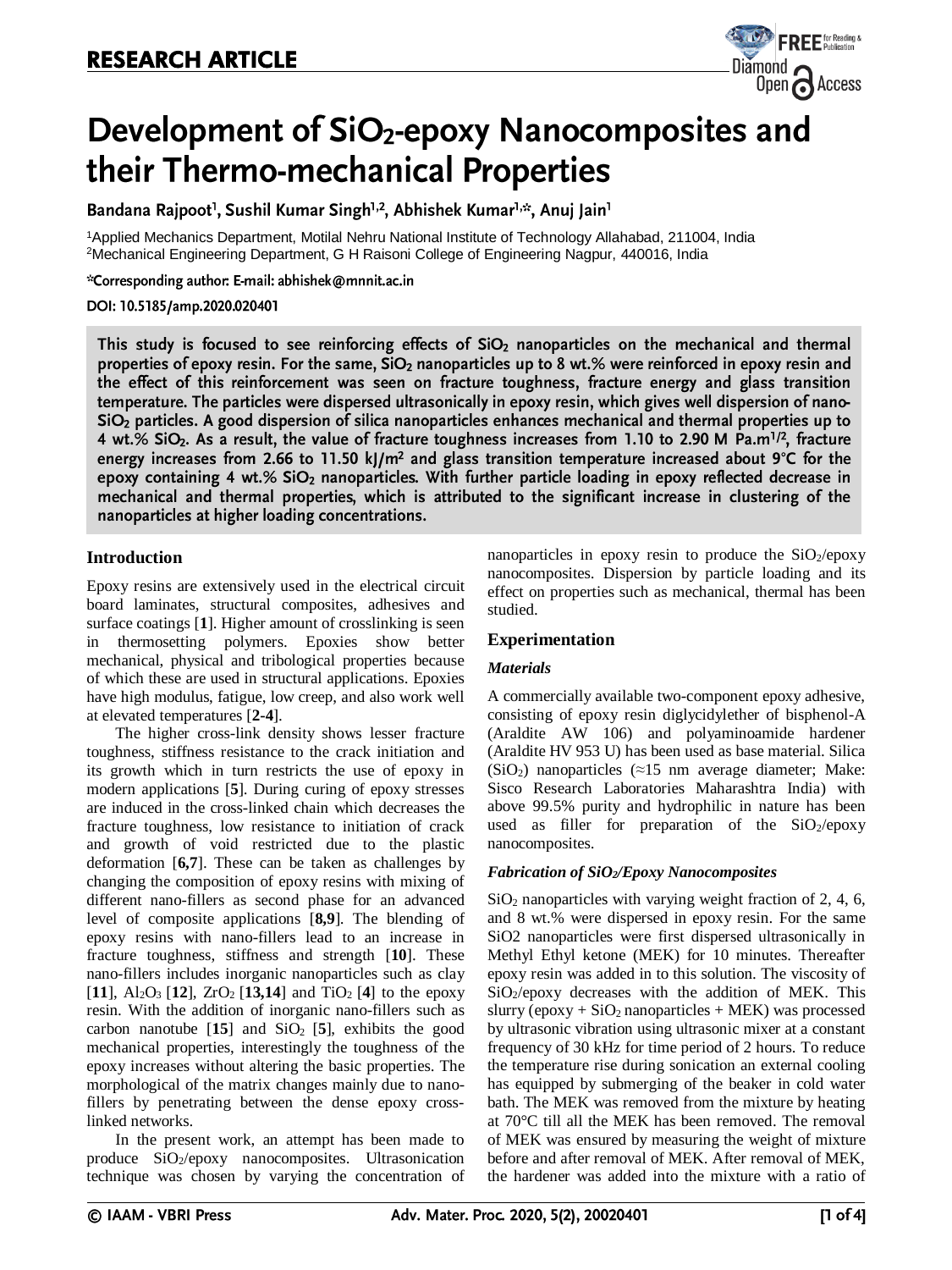# Advanced Materials Proceedings

#### www.vbripress.com/amp

epoxy resin and hardener 100:80 by weight and thoroughly mixed by a glass rod for 10 minutes. The mixture of epoxy and hardener was degassed in a vacuum oven to remove any air bubble trapped during mixing. After degassing the mixture was taken in to dies and samples were cured in a hot oven air at 40°C for 16 hours. In order to obtain the uniform thickness all specimens were polished with fine grade emery paper.

#### *Dynamic Mechanical Analysis (DMA) test*

Dynamic mechanical analysis tests were performed as per ASTM D 4065-12using samples of dimension 52 x 12 x 3 mm<sup>3</sup> in size in three point bending mode at 1 Hz frequency. The storage modulus and damping values were calculated as a function of temperature over a range from 28 to 100°C at 2°C/min heating rate. Glass transition temperature was obtained from the peak of Tanδ curve.

#### *Fracture toughness test*

The fracture toughness  $(K_{1C})$  and the fracture energy  $(G_{1C})$ were identified as per ASTM standard D5045. According to the standard, tests were performed using three point bend test by making single edged notched beam (SENB) of dimensions as the length  $L = 52.8$  mm,  $W = 12$  mm, thickness 6 mm and with the crack length of 6mm as shown in **Fig. 1**. To introduce a sharp notch a hammer was tapped on a razor blade straight on the precut square notch. A computer controlled universal testing machine (Make: Tinius Olsen) was used to perform fracture test and crosshead speed was maintained at 10 mm/min at room temperature. At least three tests were performed to have confidence in results.

The fracture toughness  $K_{1C}$  was calculated using the relation (according to ASTM code):

$$
K_{1C} = \left(\frac{F}{BW^{1/2}}\right) f(x) \tag{1}
$$

where,  $F =$  load at the fracture point,  $B =$  thickness,  $W =$ width,  $a =$  crack length,  $x = a/W$ .



**Fig. 1.** Fracture test specimen as per ASTM D5045.



www.iaamonline.com

$$
f(x) = 6\sqrt{x} \frac{[1.99 - x(1-x)(2.15 - 3.93x + 2.7x^2)]}{(1+2x)(1-x)^{3/2}}
$$
 (2)

The fracture energy  $G_{1C}$  is calculated using the relation:

$$
G_{1C} = \left(\frac{U}{BW\varphi}\right) \tag{3}
$$

where,  $U = \text{strain energy}, B = \text{thickness}, W = \text{width},$  $\varphi$  = energy calibration factor which is calculated from ASTM calibration factor table.

Strain energy, U is calculated using the relation:

$$
U = \left(\frac{1 \times F \times \Delta u}{2}\right) \tag{4}
$$

where, F = load at fracture point,  $\Delta u =$  total extension from the point of indentation to fracture.



Fig. 2. Storage modulus as a function of temperature for SiO<sub>2</sub>/epoxy nanocomposites.

# **Results and discussion**

#### *Dynamic Mechanical Analysis (DMA)*

The results of dynamic mechanical analysis test show the variation in storage modulus as a function of temperature. The **Fig. 2** shows the DMA results of pristine epoxy as well as  $SiO<sub>2</sub>/epoxy nanocomposites. With the dispersion$ of nanoparticles in epoxy, the storage modulus increases up to 214 MPa for  $4wt\%$  SiO<sub>2</sub> nanocomposites. Maximum enhancement in the storage modulus is about 14% at 32°C for 4 wt.%  $SiO<sub>2</sub>/epoxy nanocomposite in the glassy. Glass$ transition temperature  $T_g$  was obtained from the peak of Tanδ curve for pure epoxy sample and modified epoxy with  $SiO<sub>2</sub>$  nanoparticles. T<sub>g</sub> with  $SiO<sub>2</sub>$  dispersion of 2, 4, 6, 8 wt.% were found to be as 61.28, 68.65, 70.00, 66.95 and 63.37°C respectively as shown in **Fig. 3**. Increased loading fraction of nanoparticles offers hindrance in the cross-linking mechanism leading to decrease in the crosslinking density and causing reduction in glass transition temperature.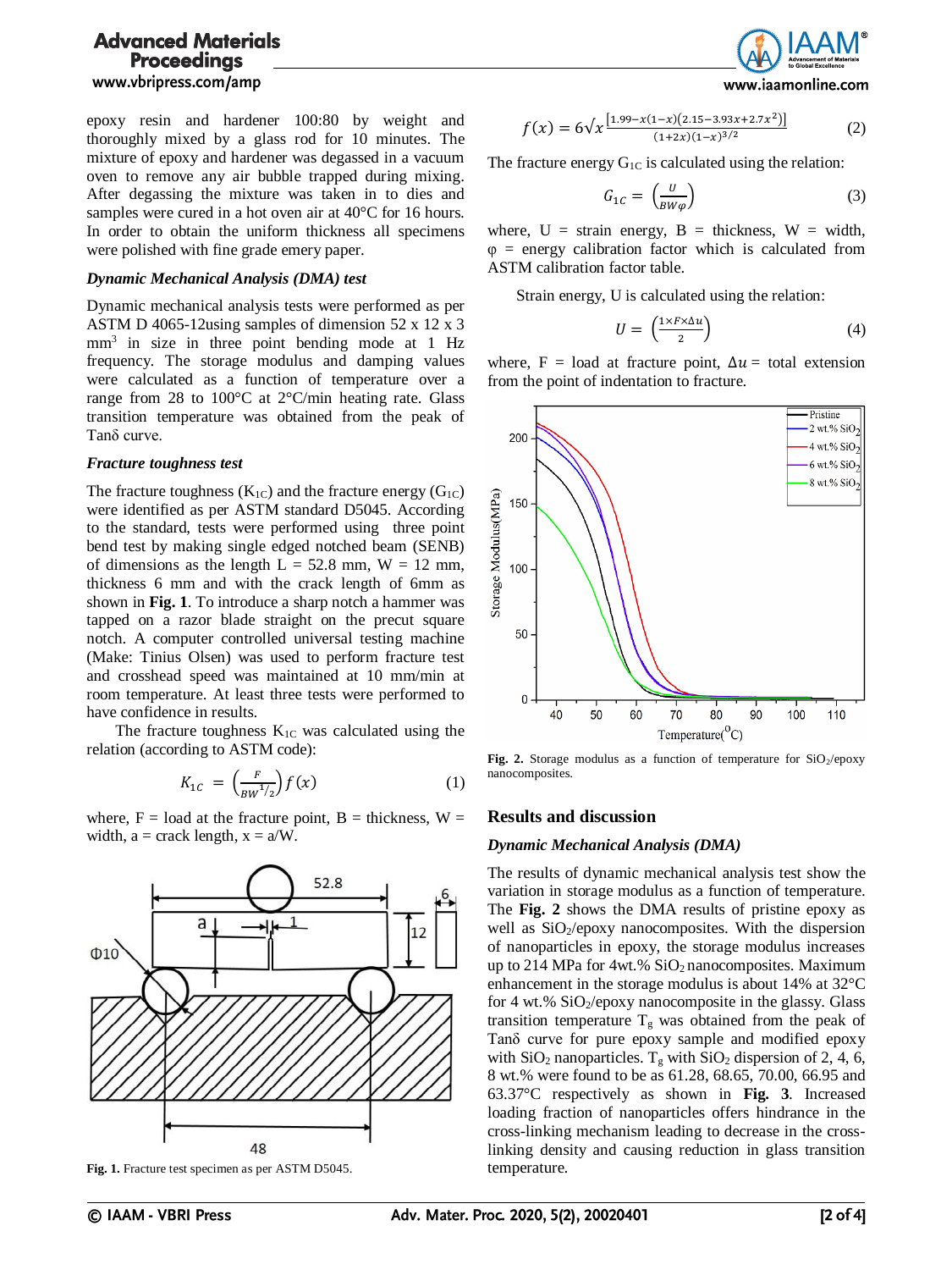# Advanced Materials Proceedings

www.vbripress.com/amp



**Fig. 3.** Variation in glass transition temperature  $(T_g)$  of SiO<sub>2</sub>/epoxy nanocomposites with nanoparticles loading.

#### *Fracture properties*

The calculated values of fracture toughness  $(K_{1C})$  and fracture energy  $(G_{1C})$  of  $SiO_2$ /epoxy composites utilizes eqs 1-4 are shown in **Table 1**. In case of the pristine epoxy, the calculated value of fracture toughness and fracture energy was found to be 1.10 MPam<sup>1/2</sup> and 2.66 kJ/m<sup>2</sup> respectively. The results show improvement in fracture toughness and fracture energy by adding the  $SiO<sub>2</sub>$ nanoparticles in the epoxy. For all samples, the value of fracture toughness and fracture energy more than pristine epoxy. The increase in these values may be contributed to different toughening mechanisms like crack pinning, crack deflection and plastic void growth. The variation in the fracture toughness and fracture energy values with  $SiO<sub>2</sub>$ loading is shown in **Fig. 4** and **Fig. 5** respectively. The maximum value of  $K_{1C}$  and  $G_{1C}$  observed were 2.90  $MPam^{1/2}$  and 11.50 kJ/m<sup>2</sup> respectively for 4 wt.%  $SiO<sub>2</sub>/epoxy nanocomposite.$  The further decrease in the fracture and thermal characteristics may again be attributed due to non-homogeneous dispersion, significant increase in clustering of nanoparticles and settlement of the particles during curing.



Fig. 4. The variation in fracture toughness for  $SiO<sub>2</sub>/epoxy$  nanocomposites.



Fig. 5. The variation in fracture energy for SiO<sub>2</sub>/epoxy nanocomposites.

**Table 1.** Summary of the mechanical and thermal properties of SiO2nanoparticles reinforced epoxy composites.

| <b>Samples</b>                      | <b>Fracture</b><br><b>Toughness</b><br>$(MPa.m^{1/2})$ | <b>Fracture</b><br><b>Energy</b><br>(kJ/m <sup>2</sup> ) | $T_g$ (°C) |
|-------------------------------------|--------------------------------------------------------|----------------------------------------------------------|------------|
| Pristine epoxy                      | 1.10                                                   | 2.66                                                     | 61.28      |
| $2 \text{ wt.} \%$ SiO <sub>2</sub> | 2.14                                                   | 6.80                                                     | 68.65      |
| $4 \text{ wt.}\%$ SiO <sub>2</sub>  | 2.90                                                   | 11.50                                                    | 70.00      |
| $6$ wt.% SiO <sub>2</sub>           | 2.43                                                   | 8.52                                                     | 66.95      |
| $8$ wt.% SiO <sub>2</sub>           | 2.11                                                   | 7.21                                                     | 63.37      |

#### **Conclusions**

 $SiO<sub>2</sub>$  nanoparticles were dispersed successfully in epoxy resin using ultrasonication. Ultrasonic vibration in presence of MEK solvent is a quite effective technique for breaking clusters of the  $SiO<sub>2</sub>$  nanoparticles as well as their homogeneous dispersion in the epoxy matrix without any significant deterioration of the base matrix properties. With  $SiO<sub>2</sub>$  dispersion, an increase of about  $9^{\circ}C$  is observed in the glass transition temperature. Also significant improvement in fracture toughness and fracture energy of SiO<sub>2</sub>/epoxy nanocomposite is achieved with 4 wt.% nanoparticle loading in epoxy matrix. Incorporation of  $SiO<sub>2</sub>$  in the epoxy matrix increases the fracture toughness from 1.1 to 2.9 MPa.m $1/2$  and fracture energy from 2.66 to 11.5  $kJ/m^2$  for 4 wt.% SiO<sub>2</sub> nanoparticles which is attributed to the homogeneous dispersion of nanoparticles in the epoxy matrix.

Fatigue and creep testing of the epoxy nanocomposites as well as lap shear and double cantilever beam testing of the epoxy nanocomposites adhesive based joints of 7XXX series aluminium alloy substrate at elevated temperatures can be done to correlate the cohesive and adhesive properties in order to utilize the knowledge for advanced applications of epoxy nanocomposites mainly in aerospace and automobile industries.

#### **Acknowledgements**

Authors acknowledge CIR, MNNIT for extending facility for characterization. Presenting author acknowledges MHRD for financial assistance to carrying out PG studies.